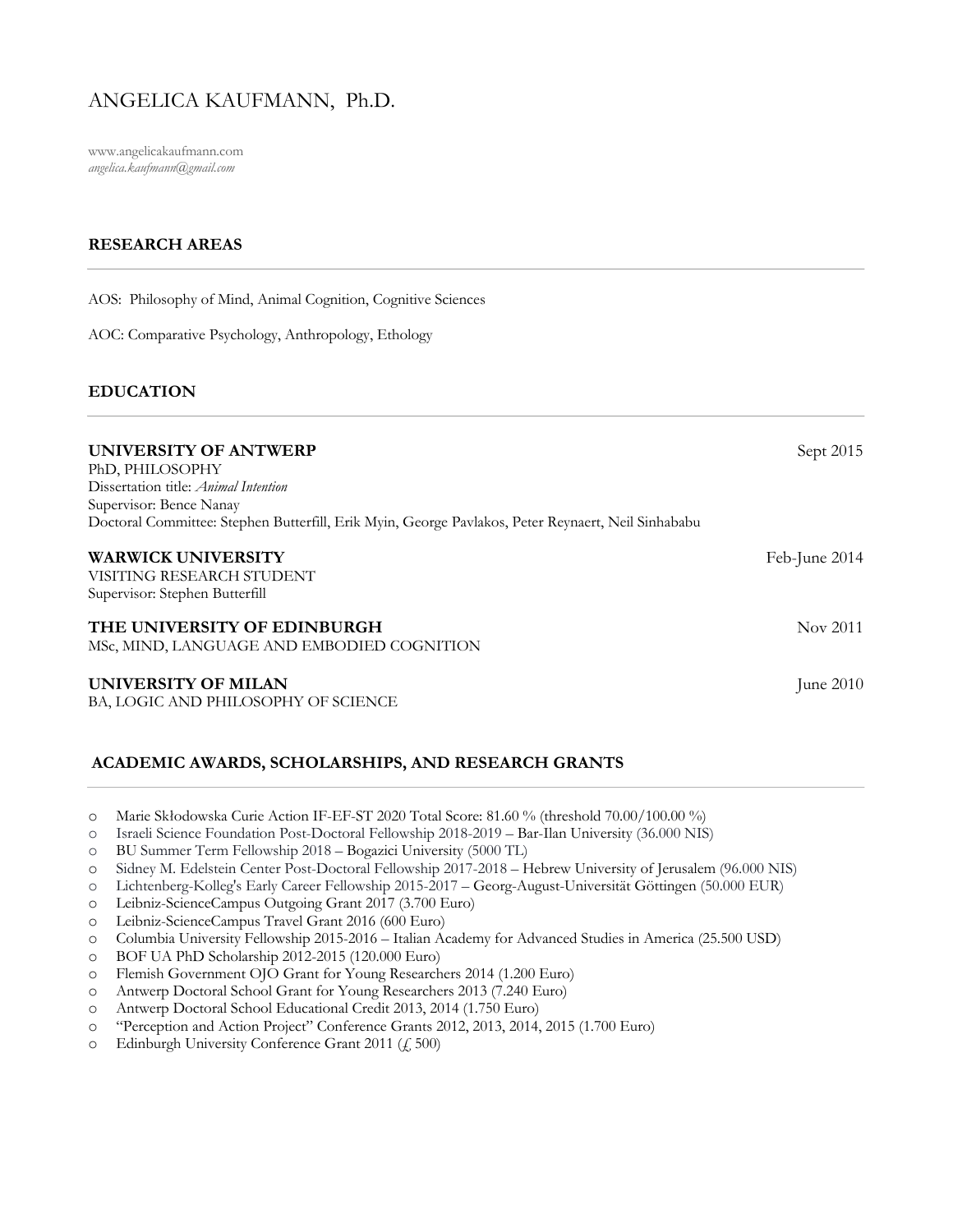| <b>UNIVERSITY OF MILAN</b><br>RESEARCH ASSOCIATE<br>Cognition in Action Unit, PhiLab<br>$\circ$<br>Cognitive Neuroscience<br>O                                                                        | $2021 -$      |
|-------------------------------------------------------------------------------------------------------------------------------------------------------------------------------------------------------|---------------|
| <b>INHALATION LTD.</b><br>RESEARCH ASSOCIATE<br>Cognitive Psychology<br>$\circ$<br>Cognitive Neuroscience<br>$\circ$                                                                                  | $2021 -$      |
| <b>SUOR ORSOLA BENINCASA UNIVERSITY OF NAPLES</b><br>TEACHING ASSISTANT<br>Philosophy of Psychology<br>$\circ$<br>Cognitive Psychology<br>$\circ$                                                     | 2019-2021     |
| <b>BAR-ILAN UNIVERSITY</b><br>POST-DOCTORAL RESEARCHER<br>Philosophy Department<br>O                                                                                                                  | 2018-2019     |
| <b>BOĞAZİÇİ UNIVERSITY</b><br>VISITING FACULTY MEMBER<br>Philosophy Department<br>O<br>Professor of Philosophy of Animal Minds<br>$\circ$                                                             | June-Aug 2018 |
| <b>HEBREW UNIVERSITY OF JERUSALEM</b><br>POST-DOCTORAL FELLOW<br>Sidney M. Edelstein Center for the History and Philosophy of Science, Technology and Medicine<br>$\circ$                             | 2017-2018     |
| GEORG-AUGUST-UNIVERSITÄT GÖTTINGEN<br><b>EARLY CAREER FELLOW</b><br>Lichtenberg-Kolleg<br>O                                                                                                           | 2015-2017     |
| LEIBNIZ-SCIENCECAMPUS PRIMATE COGNITION<br>POST-DOCTORAL FELLOW<br>Primate Cognition<br>$\circ$                                                                                                       | 2015-2017     |
| <b>KYOTO UNIVERSITY</b><br>VISITING RESEARCH SCHOLAR<br>PRI - Primate Research Institute<br>$\circ$<br>CICASP – Centre for International Collaboration and Advanced Studies in Primatology<br>$\circ$ | Feb-Mar 2017  |
| <b>COLUMBIA UNIVERSITY IN THE CITY OF NEW YORK</b><br>ASSOCIATE RESEARCH SCHOLAR<br>Italian Academy for Advanced Studies in America<br>$\circ$<br>Philosophy Department<br>$\circ$                    | 2015-2016     |
| <b>UNIVERSITY OF ANTWERP</b><br>ADJUNCT RESEARCHER<br>Centre for Philosophical Psychology<br>$\circ$<br>Philosophy Department<br>$\circ$                                                              | 2012-2015     |
| THE UNIVERSITY OF EDINBURGH<br>RESEARCH ASSISTANT<br>School of Philosophy, Psychology and Language Sciences<br>$\circ$                                                                                | July-Nov 2011 |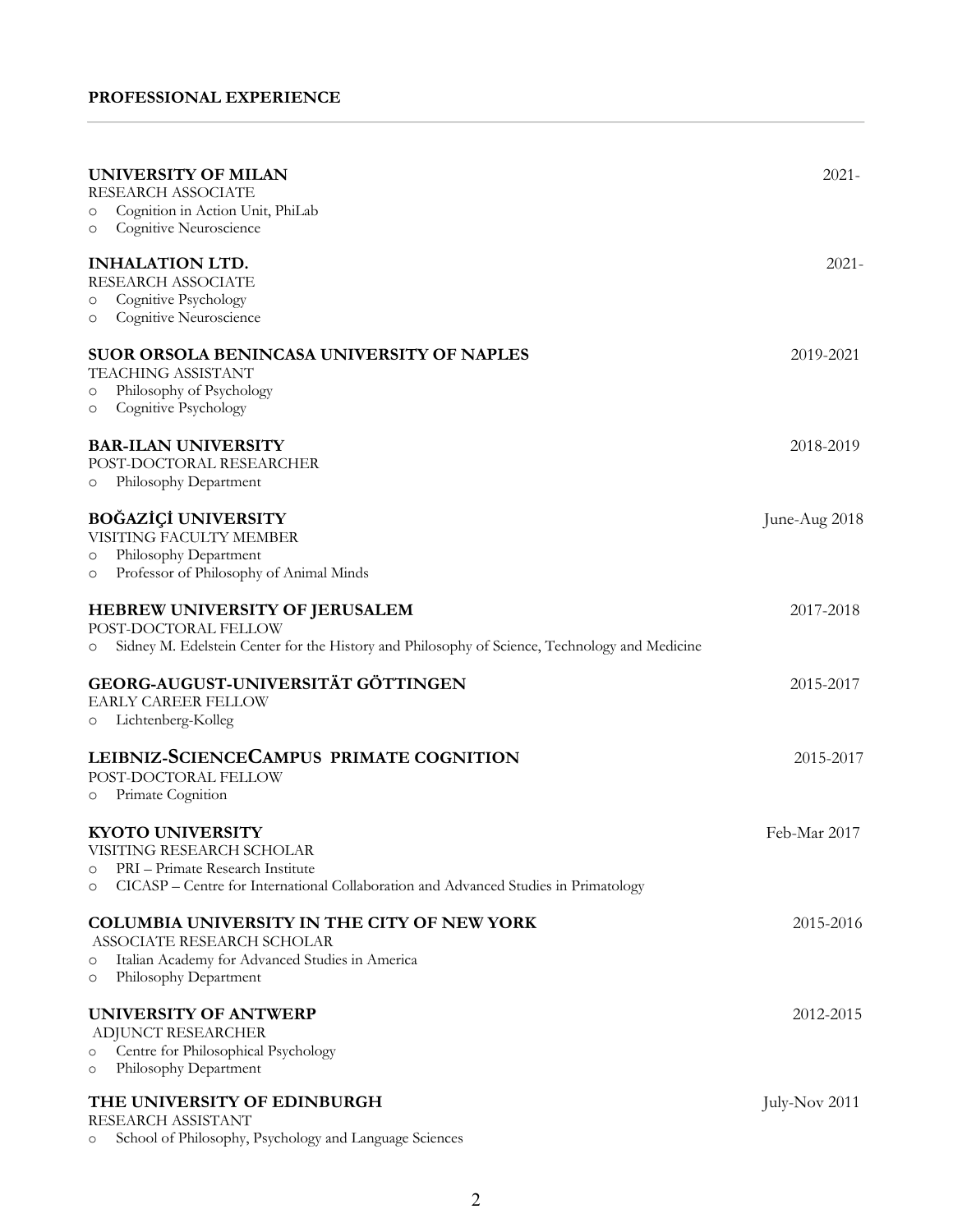#### **RAFFAELLO CORTINA EDITORE** 2011-

TRANSLATOR AND CULTURAL CONSULTANT

- o Books Acquisition
- o Books Translations from English to Italian

### **SELECTED PUBLICATIONS**

12) Alhazmi, A.A., & Kaufmann, 2022, "Phenomenological qualitative methods applied to the analysis of cross-cultural experience in novel educational social contexts" *Frontiers in* Psychology. DOI: https://doi.org /10.3389/fpsyg.2022.785134.

11) Kaufmann, A., 2021, "Experience-specific dimensions of consciousness (observable in flexible and spontaneous action planning among animals)", *Frontiers in Systems Neuroscience*. DOI: https://doi.org/10.3389/fnsys.2021.741579.

10) Kaufmann, A., 2020, "Is that all there is? Or is chimpanzees group hunt "fair" enough", *Behavioural and Brain Sciences*. DOI: 10.1017/S0140525X19002309

9) Kaufmann, A., 2020, "You Brain on (Video) Games", *SEISMA Magazine*, Neuroscience issue 01, Parabola Press.

8) Kaufmann, A., Cahen, A., 2019, "Temporal representation and reasoning in nonhuman animals", *Behavioural and Brain Sciences*. DOI: 10.1017/S0140525X19000487.

7) Kaufmann, A., interviewed by Tuna Emren, "HAYVAN ZIHNI" (eng. tr. Animal Minds), *Popular Science Turkïye*, September issue 2018, pp. 56-73.

6) Kaufmann, A., 2016, "Joint Distal Intentions: Who Shares What?", *Routledge Handbook of Philosophy of the Social Mind*. ISBN: 9781315530178.

5) Kaufmann, A., 2015, *Animal Intention*, Universiteit Antwerpen. Doctoral thesis.

4) Kaufmann, A., 2015, "Animal Mental Action: Planning Among Chimpanzees", *Review of Philosophy and Psychology*. DOI: 10.1007/s13164-014-0228-x.

3) Kaufmann, A., 2015, "Frank Underwood's Intentions", *Blackwell Philosophy and Pop Culture Series*. DOI: 10.1002/9781119092834.ch12.

2) Young, N., Kaufmann, A., Nanay, B., 2013, "Pointing and Representing: Three Options", *Humana.Mente. Journal Philosophical Studies*. DOI: http://www.humanamente.eu/index.php/HM/article/view/152/

1) Kaufmann, A., 2012, "Collective Intentionality: a Human – Not a Monkey – Business", *Phenomenology and Mind*. DOI: https://doi.org/10.13128/Phe\_Mi-19629.

#### SELECTED TRANSLATIONS

- o S. Nadler & L. Shapiro, *Quando le persone intelligenti pensano in modo sbagliato*, Princeton University Press, 2021 Italian translation by A. Kaufmann: *Sentirsi vivi. La Natura Soggettiva della Coscienza*, S. Nadler & L. Shapiro, Raffaello Cortina Editore, Milano, 2022.
- o SEP-Stanford Encyclopedia of Philosophy, entry by R. Van Gulick, "Consciousness", Italian translation by A. Kaufmann for SIFA, 2021.
- o C. Koch, *The Feeling of Life Itself*, MIT Press, 2019 Italian translation by A. Kaufmann: *Sentirsi vivi. La Natura Soggettiva della Coscienza*, C. Koch, Raffaello Cortina Editore, Milano, 2020.
- o A.A.V.V., *Milano: passeggiate nella città di Leonardo,* Celip Editore, 2019 English translation by A. Kaufmann, *Milan: a walk in the city of Leonardo*, Celip Editore, 2019.
- o R.I.M. Dunbar, *How Many Friends Does One Person Need?*, Harvard University Press, 2010 Italian translation by A. Kaufmann: *Di quanti amici abbiamo bisogno?*, R.I.M. Dunbar, Raffaello Cortina Editore, Milano, 2011.

### **SELECTED CONFERENCE PRESENTATIONS**

39) *Understanding Animal Cognition and Artificial Intelligence Conference* – "Temporal Experience in Biological and Artificial Intelligence" – University of Bristol, UK, tba, October, 2021.

38) Animal Minds: Agency, Thought and Communication Conference – response to Albert Newen "Animal Beliefs" – University of Zürich, Switzerland, 27-29 September, 2019.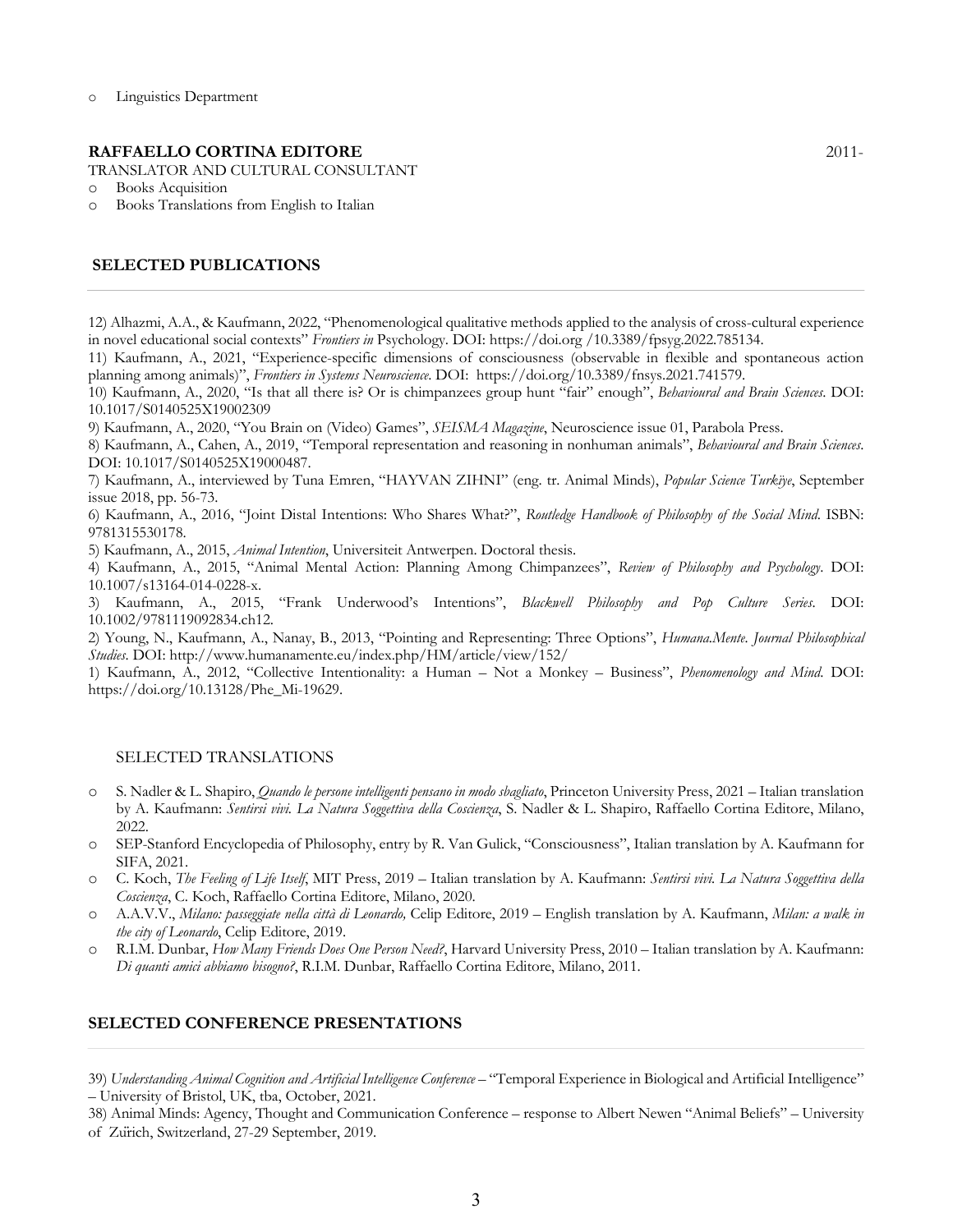37) *ESPP 2019 -* "Temporal Representation and Reasoning in Nonhuman Animals" – Athens, Greece, 5-8 September, 2019. 36) *Numbers, Minds, and Magnitudes Conference -* "The Representation of Temporal Magnitudes in Nonhuman Animals" – New College of the Humanities, London, UK, 1 June, 2019.

35) *Philosophy Department Colloquia -* "The Representation of Time" – Bogaziçi University, Istanbul, Turkey, 6 August, 2018. 34) *CPT Mental Time (Travel): Memory and Temporal Experience Workshop -* "The Representation of Time" – Milan University, Milan, Italy, 21 May, 2018.

33) *Edelstein Colloquium \* -* "Do animals represent the passage of time?" – Hebrew University of Jerusalem, Israel, 16 May, 2018.

32) *CPT Time-methods Colloquia -* "Do Animals Represent the passage of time?" – Milan University, Italy, 18 Jan, 2018.

31) *ENSO V -* "The representation of time in the social world of primates" – Lund University, Sweden, 30 Aug-1 Sept, 2017.

30) *JAM – Seventh Joint Action Meeting -* "Unobservable Goals: Intention ascription and its neural correlates"– Queen Mary University, London, UK, 22-26 July, 2017.

29) *Rational Animals? -* "Do animals represent the passage of time?" – Van Leer Jerusalem Institute, Israel, 20-21 June, 2017.

28) *Cognition in Groups -* "How evolutionary primitive are social entities?"– University of Milan, Italy, 31 May-2 June, 2017.

27) *Lichtenberg-kolleg Fellows Colloqium -*"How Animals Ascribe Unobservable Goals"– University of Göttingen,18 Jan, 2017.

26) *Workshop on Social Cognition -* "Unobservable Goals" – Boğaziçi University, Istanbul, Turkey, 16-17 Dec, 2016.

25) *What is episodic memory? Perspectives from Philosophy, Psychology and Neuroscience -* "Joint Intentions, Episodic Memory, and Mental Imagery", Ruhr-Universität Bochum, , 29-30 Nov, 2016.

24) *ESPP 2016 -* "How Animals Ascribe Unobservable Goals"– St. Andrews University, 10-13 Aug, 2016.

23) *Fellows Weekly Seminar Series -* "How Animals Ascribe Unobservable Goals"– Columbia University, NYC, 8 March, 2016.

22) *Cognitive Science Colloquium -* "Joint Distal Intentions: Who Shares What?" – University of Gottingen, , 3 Dec, 2015.

21) *JAM - Sixth Joint Action Meeting -* "Animal Intention" – Central European University, Budapest, 1-4 July, 2015.

20) *Conference on Intentions, Distal and Proximal -* "Animal Intention" - University of Antwerp, Belgium, 10-11 Dec, 2014.

19) *ESPP 2014 -* "Animal Social Ontology" - University of Messina, Noto, Italy, 16-19 Sept, 2014.

18) *Collective Intentionality IX -* "Animal Social Ontology" - University of Indiana, USA, 10-13 Sept, 2014.

17) *SPP 2014 -* "The Nonconceptual Content of Mental Action" - University of British Columbia, 19-21 June, 2014.

16) *VAF 2014 -* "Animal Social Ontology" - University of Groningen, Netherlands, 29-31 Jan, 2014.

15) *JAM - Fifth Joint Action Meeting -* "Intention Naturalized" - Humboldt University, Berlin, 26-29 July, 2013.

14) *ESPP 2013 -* "Intention Naturalized" - Granada, Spain – 9-12 July, 2013.

13) *Minds in Common\* -* "Intention Naturalized" - Ecole Normale Supèrieure, Paris, 25-26 June, 2013.

12) *APA Pacific: American Philosophical Association Pacific Division -* "Collective Intentionality: a Human – Not a Monkey – Business" - San Francisco, California, U.S.A., 27-31 March, 2013.

11) *PLM Masterclass with Dan Sperber & International Conference* - "On intentional Actions and Relevance Theory" - Ecole Normale Supèrieure, Paris, 10-15 Dec, 2012.

10) *SIFA 2012 -* "How Much is in a Heap? The Sorite's Paradox in the Time of Neuroscience" - Alghero, Italy, 12-15 Sept, 2012.

9) *ESPP 2012* - "Do We Need to Represent in Order to Point?" - Senate House, University of London, UK, 28-31 Aug, 2012.

8) *Persons and their Brains* - "The Ir-Resistible Rise of an Enactive Developmental Approach to Social Cognition" - Oxford University, UK, 11-14 July, 2012.

7) *Objects in Mind -* "The Ir-Resistible Rise of an Enactive Developmental Approach to Social Cognition" - Aahrus University, 25- 26 June, 2012.

6) *Seminari di filosofia e biologia -* "Does Consciousness Exceed Attention?"- IFOM-IEO Campus, Milan, Italy, 5 June, 2012.

5) *Social Cognition, Engagement and the Second-Person-Perspective - Interdisciplinary Conference*- "The Ir-Resistible Rise of an Enactive Developmental Approach to Social Cognition" - University of Cologne, 25-27 May, 2012.

4) *Personal and Shared Intentions* - "The Ir-Resistible Rise of an Enactive Developmental Approach to Social Cognition" - Max Planck Institute for Human Development, Berlin, 3-5 May, 2012.

3) *Other Minds* - "Being more than just 'monkeys in shoes" - LWL – Universitätsklinik, Bochum, 20-21 Sept, 2011.

2) *Making the Social World: Spring School and International Conference with John Searle* - "Collective Intentionality: a human – not a monkey – business" - San Raffaele University, Milan, Italy, 7-9 June, 2011.

1) *Mind & Cognition Postgraduate Workshop -* "Collective Intentionality: a human – not a monkey – business" - The University of Edinburgh, UK, 11 May, 2011.

# **SERVICE TO THE PROFESSION**

### ACADEMIC INVOLVEMENT

o Organizer of the SPP/ESPP 3rd Joint Conference, Milan University (July 19-22, 2022)

o Organizer of the BBS Symposium with Christoph Hoerl and Teresa McCormack, Milan University (April 11-12, 2019)

o Organizer of the The Temporal Dimension of Action Workshop, Hebrew University of Jerusalem (March 22, 2018)